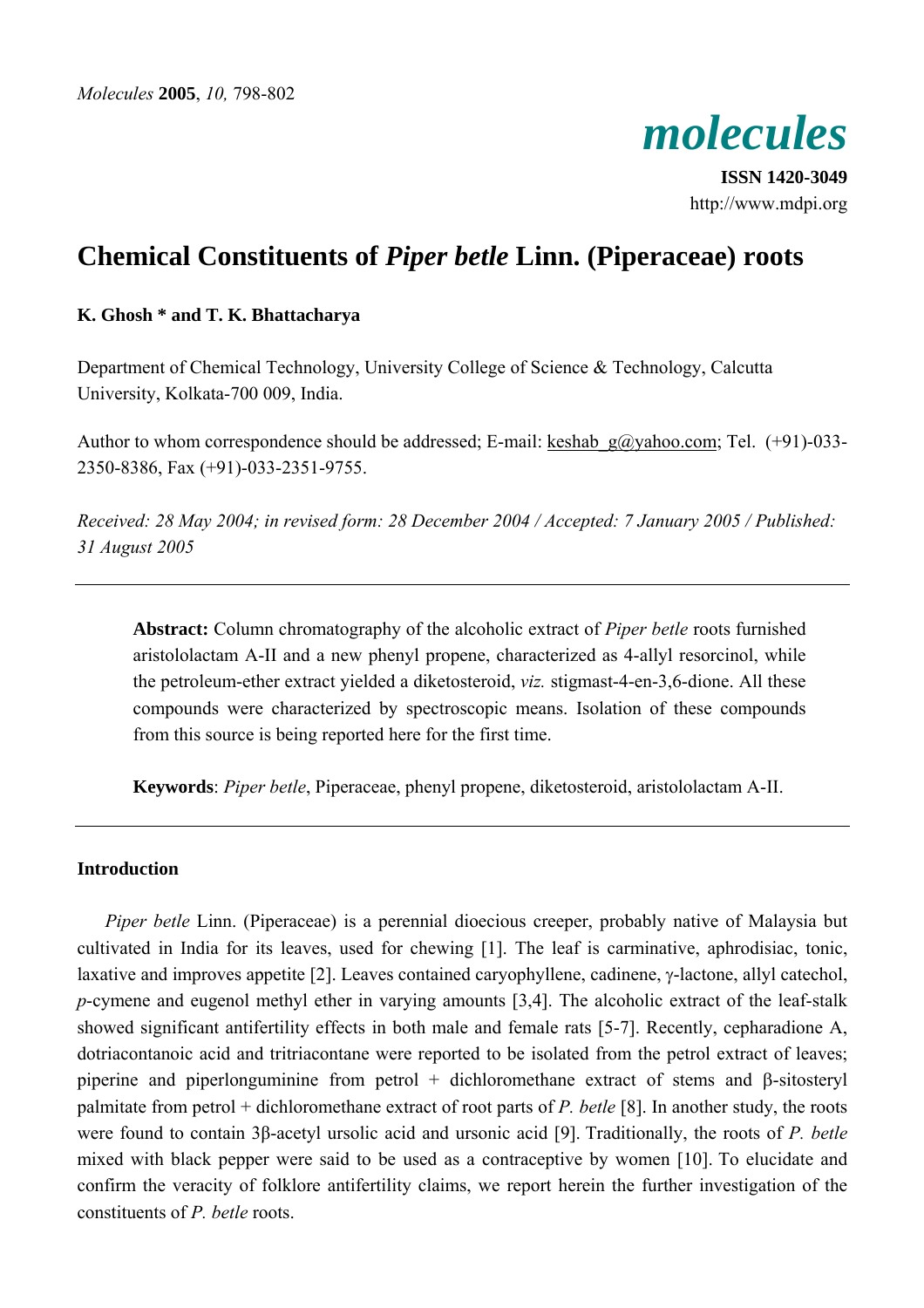#### **Results and Discussion**

Si gel column chromatography of the petroleum ether extract furnished stearic acid and β-sitosterol from petroleum ether-benzene eluates and a diketosteroid, *viz.* stigmast-4-en-3,6-dione (**1**) from the benzene eluates. Compound **1** gave a negative Liebermann-Burchard test for sterols. Its IR spectrum showed an absorption band at 1675 cm<sup>-1</sup>, attributed to an  $\alpha$ ,  $\beta$ -unsaturated ketone. The <sup>1</sup>H-NMR spectrum showed a singlet at  $\delta$  6.17, attributed to the proton at the C-4 position flanked by two  $\alpha$ . $\beta$ unsaturated ketones. This was consistent with literature values [11] and its identity was further confirmed by comparing it (UV, IR and TLC) with the oxidation product of β-sitosterol with Jones reagent. The subsequent alcoholic extract was further resolved into ethyl acetate and *n*-butanol extracts. Column chromatography of the ethyl acetate extract yielded 4-allyl resorcinol (**2**) from petroleum ether-benzene eluates and aristololactam A-II (**3**) from chloroform eluates. The identity of **3** was confirmed by comparing the reported <sup>1</sup>H-NMR data with those given in the literature [12] and also by direct comparison with an authentic sample. Isolation of compound **3** from the family Piperaceae has not been reported so far [8], although this basic skeleton has been isolated from Menispermaceae [13], Papaveraceae [14] and Aristolochiaceae [15].



Compound **2** possessed a characteristic phenolic odour and gave a bluish-black colouration with FeCl<sub>3</sub>. Its <sup>1</sup>H-NMR spectrum showed several peaks at  $\delta$  3.25 (2H, d,  $J = 9$  Hz), 5.05 (2H, m) and 5.91 (1H, m), characteristic of protons of an allyl moiety and other peaks at  $\delta$  6.61 (1H, dd,  $J = 9$ , 1.8 Hz), 6.70 (1H, d,  $J = 1.8$  Hz) and 6.78 (1H, d,  $J = 9$  Hz), indicative of protons of a 1,3,4-trisubstituted benzene. The mass spectrum of 4-allyl resorcinol is also consistent with the proposed structure **2**. This is the first naturally occurring phenyl propene of all the compounds isolated so far from *P. betle* roots*.*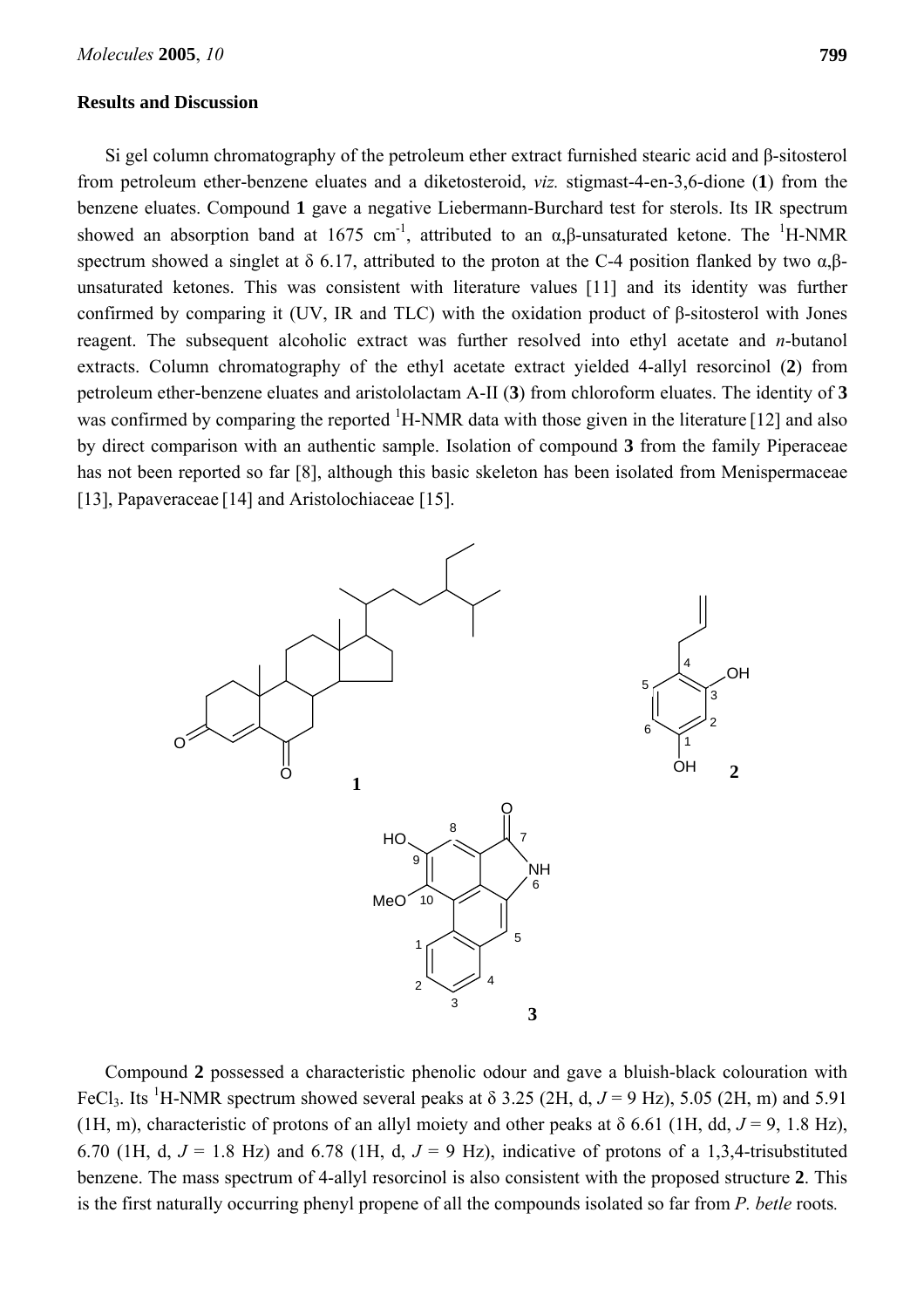## **Conclusions**

The present study provides the first report on the occurrence of 4-allyl resorcinol, stigmast-4-en-3,6-dione and aristololactam A-II in *Piper* species. As a phenanthrene alkaloid has previously been shown to possess encouraging antifertility effects [16], the antifertility properties assigned to *Piper betle* roots in folklore may be due to this last active component or to the crude alcoholic extract.

#### **Acknowledgements**

We are grateful to C.S.I.R., New Delhi for granting a fellowship (SRF) to K. Ghosh. We are indebted to Indian Institute of Chemical Biology (I.I.C.B.), Kolkata, India for recording NMR and MS.

#### **Experimental**

#### *General*

Column chromatographic separation of compounds from the crude extracts was carried out using Si gel (60-120 mesh, Qualigens Fine Chemicals). Petroleum ether (Pet. ether) refers to the fraction of boiling range 60-80˚C. Melting points were determined in open capillaries in an electrical metal bath and are uncorrected. IR spectra were recorded using a RXI-FT-IR Perkin-Elmer spectrophotometer.  ${}^{1}$ H-NMR (300 MHz) were recorded on a Bruker DPX 300 NMR spectrometer using TMS as internal standard and mass spectra on a JEOL JMS600 instrument.

#### *Plant material*

The roots of *Piper betle* were procured from M/s. United Chemical and Allied Products, Kolkata, India in the month of May 2002 and later authenticated at the Botanical Survey of India, Shibpur, West Bengal. The voucher specimen (DCT-2) was deposited in the laboratory of Department of Chemical Technology, Calcutta University for future reference.

### *Extraction and Isolation*

 Fresh tender roots of *P. betle* (ca. 2 kg) were shade-dried and powdered. The pulverised material was then exhaustively extracted in succession under reflux with pet. ether (2 x 5 L, 6 h each) and then alcohol (2 x 4.5 L, 8 h each). The pet. ether extract was concentrated *in vacuo* to yield a reddish-brown mass (15 g), subsequently subjected to column chromatography over Si gel (350 g). Elution with petether and pet. ether-benzene (4:1) gave stearic acid (25 mg), m.p. 67-68°C. Elution with 1:1 pet. etherbenzene furnished β-sitosterol, while pure benzene eluates yielded stigmast-4-en-3,6-dione (**1**). The alcohol extract was concentrated *in vacuo* to a brown solid mass (32 g) and then suspended in distilled water (*ca* 200 mL). The aqueous slurry was then extracted successively with ethyl acetate (3 x 100) mL) and water saturated *n*-butanol (3 x 150 mL). The organic layers were dried over anhyd.  $Na<sub>2</sub>SO<sub>4</sub>$ and the solvents distilled off *in vacuo* to yield 12 g of EtOAc and 17 g of *n*-butanol extracts, respectively. Column chromatography of the EtOAc extract furnished from the 1:1  $C_6H_6$ -CHCl<sub>3</sub>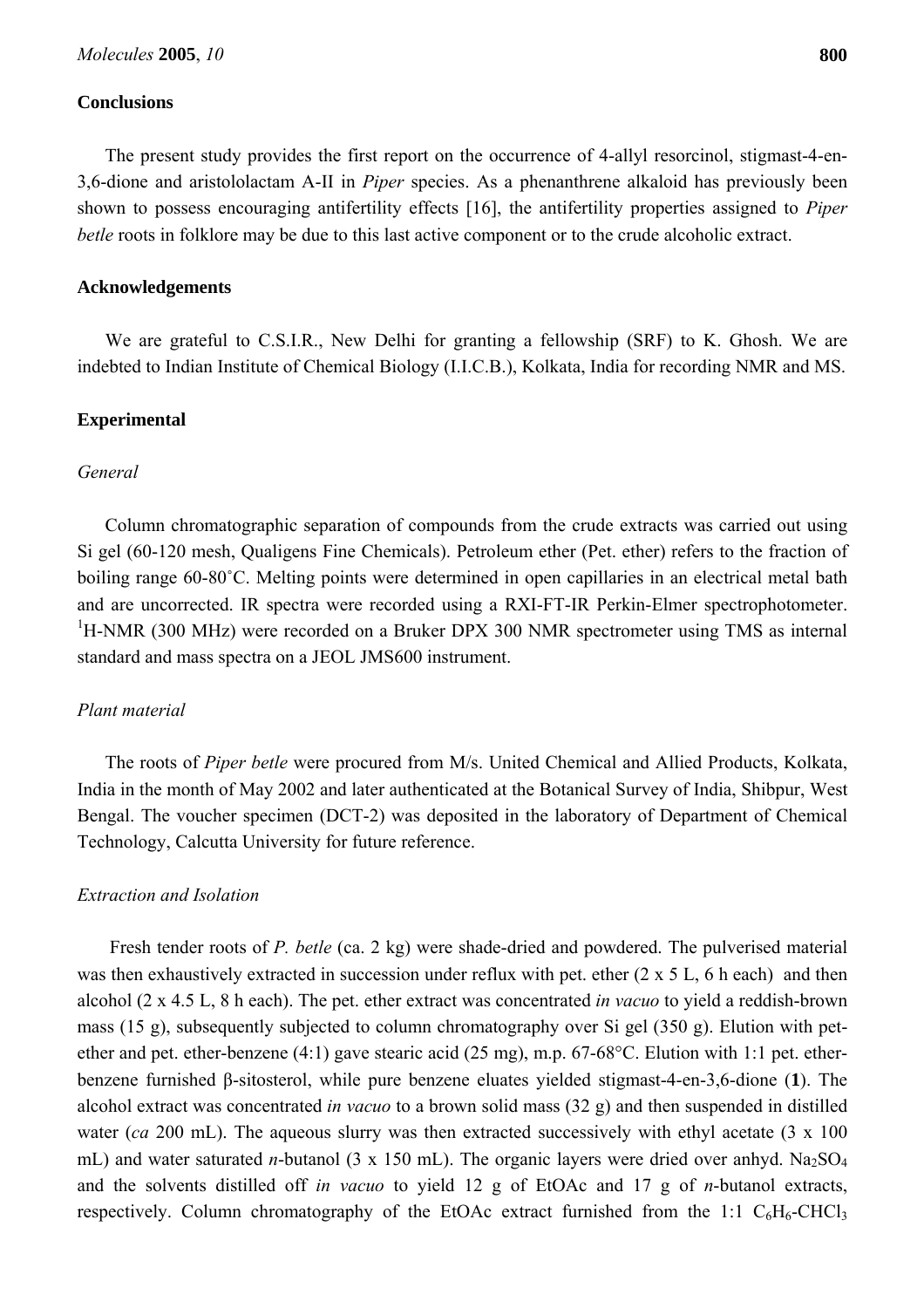eluates an impure brown oily matrix which on repeated chromatography followed by prep. TLC, yielded **2**. Subsequent elution with CHCl3 yielded aristololactam A-II (**3**). The *n*-butanol extract did not give a positive test for saponins.

*Stigmast-4-en-3,6-dione* (1): Colourless flakes (28 mg) from 4:1 chloroform-alcohol;  $R_f$  0.77 (benzene-ethyl acetate 7:3); m.p. 150-152°C (lit.[11] m.p. 156-158°C); UV  $\lambda_{\text{max}}$  (MeOH): 252 nm (log ε 4.26); IR  $v_{\text{max}}$  (KBr) cm<sup>-1</sup>: 2920, 2840, 1675 (α,β-unsaturated ketone), 1455, 1240, 1220; <sup>1</sup>H-NMR (CDCl<sub>3</sub>)  $\delta$  ppm: 0.72 (3H, s, Me-18); 0.74-0.95 (12H, m, 4  $\times$  Me); 1.16 (3H, s, Me-19) and 6.17 (1H, s, H-4); EIMS (70 eV) *m/z* (relative intensity, %): 426 ([M+ ], 25), 412 (9), 411 (12), 408 (10), 398 (11), 384 (7), 285 (30), 275 (13), 257 (10), 243 (25), 229 (13.5), 189 (10), 175 (10), 149 (10), 137 (66), 133 (16), 97 (23), 69 (48), 55 (91).

*4-Allyl resorcinol* (2): Light brown viscous liquid (12 mg); R<sub>f</sub> 0.74 (benzene-ethyl acetate 7:3); UV  $λ_{\text{max}}$  (MeOH) nm : 241 (log ε 3.47), 282 (3.66); IR  $v_{\text{max}}$  (thin film) cm<sup>-1</sup>: 3400-3250 (broad, -OH), 3060, 2950, 2890, 1630 (C=C), 1600, 1520, 1400 (aromatic, C=C skeletal in-plane vibration), 1355 (C–O stretching in phenol), 1285, 1200 (–OH bending in phenol), 1115, 970, 865, 815, 790, 760; <sup>1</sup>H-NMR (CDCl3) δ ppm: 3.25 (2H, d, *J* = 9 Hz, –C*H2*–CH=CH2), 5.05 (2H, m, –CH=C*H2*), 5.69 (2H, br s, 2 x ArO*H*), 5.91 (1H, m, –C*H*=CH2), 6.61 (1H, dd, *J* = 9, 1.8 Hz, H-6), 6.70 (1H, d, *J* = 1.8 Hz, H-2) and 6.78 (1H, d,  $J = 9$  Hz, H-5); EIMS  $m/z$  (relative intensity): 150 ([M]<sup>+</sup>, 86), 123 (100), 95 (56), 67 (43). Unavailability of an authentic sample, however, precluded direct comparison.

*Aristololactam A-II* (3): Pale yellow amorphous solid from benzene (45 mg);  $R_f$  0.43 (benzene- ethyl acetate 1:1); m.p. 260-262°C; UV: λ*max* (MeOH) nm (log ε): 382 (3.66), 364 (3.68), 341 (3.80), 327 (3.79), 287 (4.27), 277 (4.33), 265 (4.25), 209 (4.54); (+ NaOAc): 385 (3.69), 367 (3.66), 307 (4.04), 288 (4.22), 278 (4.19), 264 (4.15), 212 (4.60); (+ 2N NaOH): 398 (4.03), 369 (3.99), 307 (4.36), 291 (4.37), 220 (4.68); IR  $v_{\text{max}}$  (KBr) cm<sup>-1</sup>: 3425, 1675 (C=O), 1620, 1500, 1455, 1415, 1365, 1325, 1290, 1270, 1230, 1195, 1120, 1060, 1035, 890, 875, 835, 735, 690; <sup>1</sup> H-NMR: (DMSO-*d6*) δ ppm: 4.04 (3H, s, 10-OMe), 7.12 (1H, s, H-5), 7.54 (2H, m, H-2 and H-3), 7.76 (1H, s, H-8), 7.93 (1H, m, H-4), 9.27 (1H, m, H-1), 10.19 (1H, s, D<sub>2</sub>O exchangeable,  $-OH$ ) and 10.63 (1H, br s, D<sub>2</sub>O exchangeable,  $-NH$ ); EIMS (70 eV)  $m/z$  (relative intensity, %): 265 ( $[M^{\dagger}]$ , 100), 250 (55), 222 (28), 166 (34), 150 (7), 139 (21), 133 (8), 105 (7), 83 (8), 69 (12), 60 (9), 55 (13), 44 (18).

# *Oxidation of β-sitosterol with Jones reagent*

To a solution of β-sitosterol (100 mg) in acetone (40 mL), Jones reagent [17] (0.3 mL) was added dropwise with vigorous stirring at room temperature. Upon complete addition of the reagent, the reaction mixture was stirred for an additional 15 min. Excess reagent was destroyed with isopropyl alcohol, water (50 mL) was added and the product was extracted with ethyl acetate ( $2 \times 20$  mL). The combined organic layers were washed with saturated sodium bicarbonate  $(3 \times 10 \text{ mL})$ , distilled water  $(2 \times 10 \text{ mL})$  and then dried over anhydrous Na<sub>2</sub>SO<sub>4</sub>. Evaporation of the solvent left a semi-solid which was column chromatographed over Si gel. Elution of the column with 30-50% benzene in pet. ether yielded stigmast-4-en-3-one (20 mg), m.p. 95-97°C, followed by 1  $(22 \text{ mg})$ , m.p. 153-155°C;  $\lambda_{\text{max}}$ (MeOH): 250 nm (log  $\varepsilon$  4.20);  $v_{\text{max}}$  (KBr) 2930, 1675 cm<sup>-1</sup>.